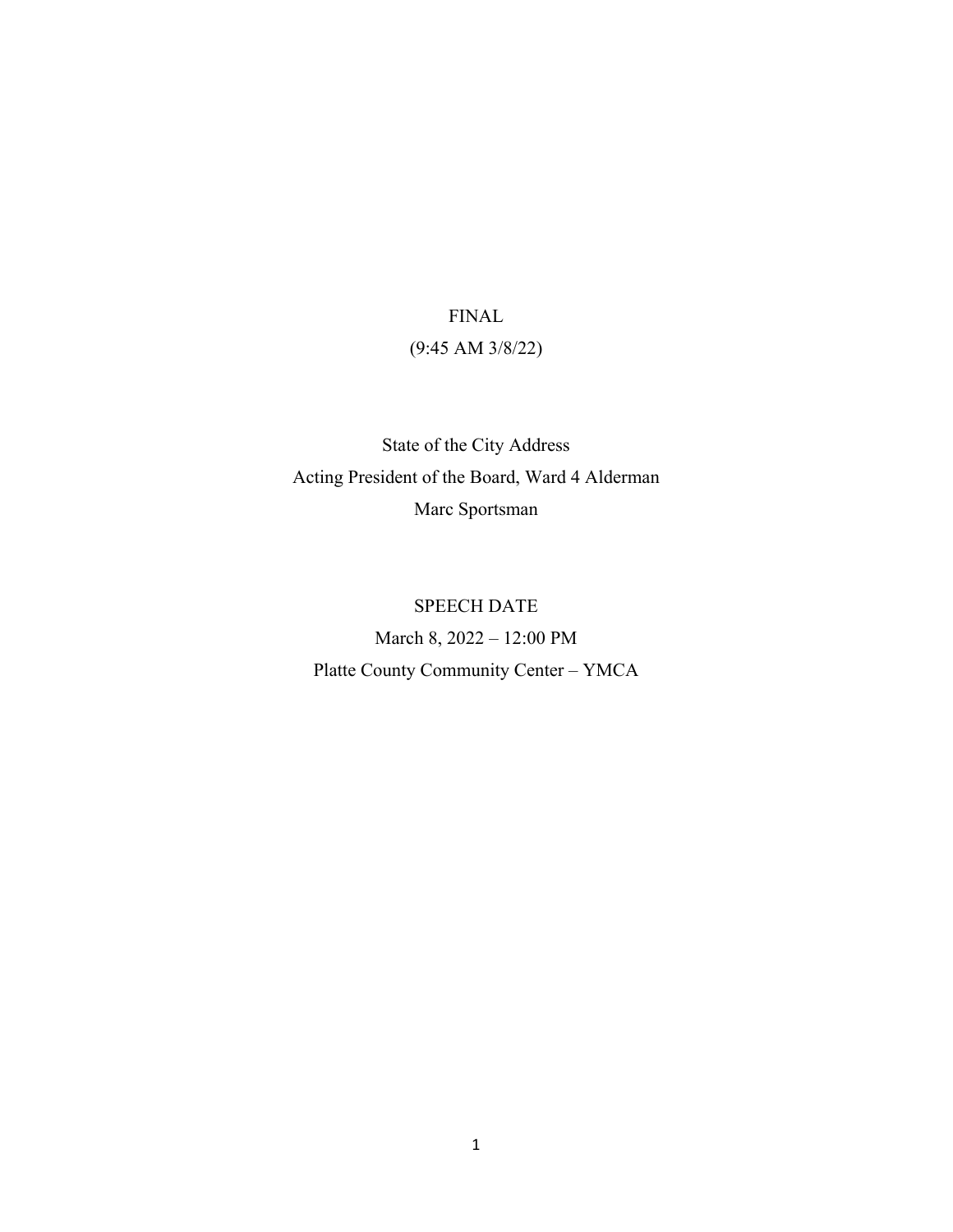Good afternoon everyone. Welcome to the third annual State of the City Address. Thank you to the Parkville Chamber of Commerce for hosting this excellent luncheon and giving me an opportunity to update you on the state of the City of Parkville.

It has been a difficult road getting through the COVID pandemic, our work and personal lives have experienced many losses. Our prayers go out to those whose lives have been so severely impacted. Our community is strong and supportive. We have weathered this storm together, and we will continue to get through these – and future – challenges together.

We will begin this address by taking a brief look back at some of the improvements we have made over the last few years. I will also report on our progress in 2021, and preview some of the exciting things to come in 2022.

On behalf of Mayor Johnston, I want to join her in thanking all of the people who serve the Parkville community. From individuals to large groups, our citizen volunteers play a large role helping and serving others. Our faith based organizations provide a spiritual uplift to people's lives and help meet people's needs in many different ways. Our community partners such as Park University, business organizations, and other entities, work together to improve Parkville. Teachers, front line public safety workers, and public service workers all provide vital services that keep our city moving. The list is endless and they are all important and play a big part in what makes Parkville great. On behalf of the citizens of Parkville, I thank you.

We would also like to thank the citizens of Parkville. You continue to support this city government. The focus on the betterment of our community has, and always will be, at the forefront of every decision, project, need, conversation, and action made by the Mayor and Board of Aldermen. We greatly appreciate this support, and hope we have delivered the level of services and quality improvements you desire and deserve.

A theme over the last few years has been change. We have experienced a lot of change and growth throughout the City. Some major highlights over the years include:

- Residential developments have increased the City's population. The city's population was around 4,000 in 2000. As of the 2020 Census, we now have more than 7,000 residents, and that does not include the Creekside Development. If we count that new development there, the population is likely already over 8,000 and growing quickly.
- We endured a couple of floods in the parks, as we always do, but we recovered.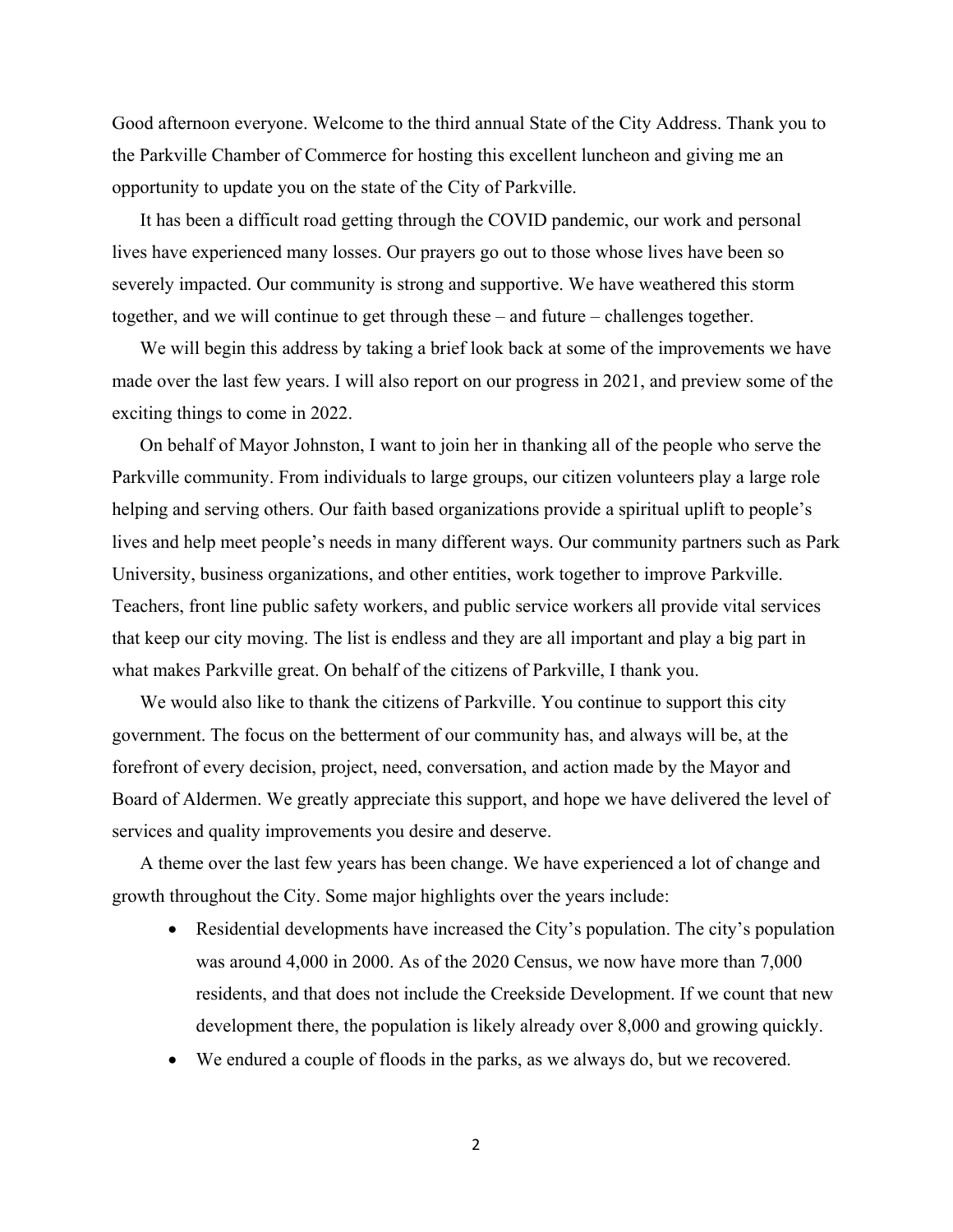- In transportation MODOT, Platte County, and the City completed a major road project that greatly improved our transportation network. The Highway 45 widening project further complements our community's easy access to all areas of the metro region. These large-scale projects don't happen by themselves, so I want to thank all of the incredible people who played a part in seeing these projects come to fruition.
- The Passage of Proposition  $P -$  Parks Sales Tax created a major source of funding for future park improvements, as outlined in the Parks Master Plan.
- Numerous park improvements have already occurred, including a new bridge in English Landing Park, the completion of the Riverfront trail to Riverside, Pickle ball courts, new park shelters, renovated restrooms, shade shelters in the Dog Park, and improvements to some of the city's smaller parks.
- Commercial development and downtown redevelopment, including new street lights and way finding signage, and the Chapter 353 Redevelopment program have encouraged significant investment across the city. The Chapter 353 program is considered very successful in the region and other cities have adopted something similar and found great success emulating Parkville's program.

These are just some of the improvements that have been implemented after first being discussed and envisioned during community planning efforts. We will continue to build on this success and collaboration in the coming years. And, if you haven't heard, we continue to receive numerous community recognitions, including:

- Downtown Parkville being named as a Great Neighborhood by the American Planning Association
- Main Street being named the Most Charming Main Street in Missouri by USA Today
- 99.7 The Point named Parkville the best "Burb" in the metro region in 2017
- #1 top 'most charming, beautiful city to visit' in Missouri by Only in your State.com

These are just some of the highlights from our community over the past several years that I am very proud to share with you today. As I now turn to the current state of Parkville, let me take a few minutes to look back on the past year.

2021 was very busy for city government, and we continued the momentum and progress of previous years toward our strategic goals and vision of an exceptional quality of life in Parkville.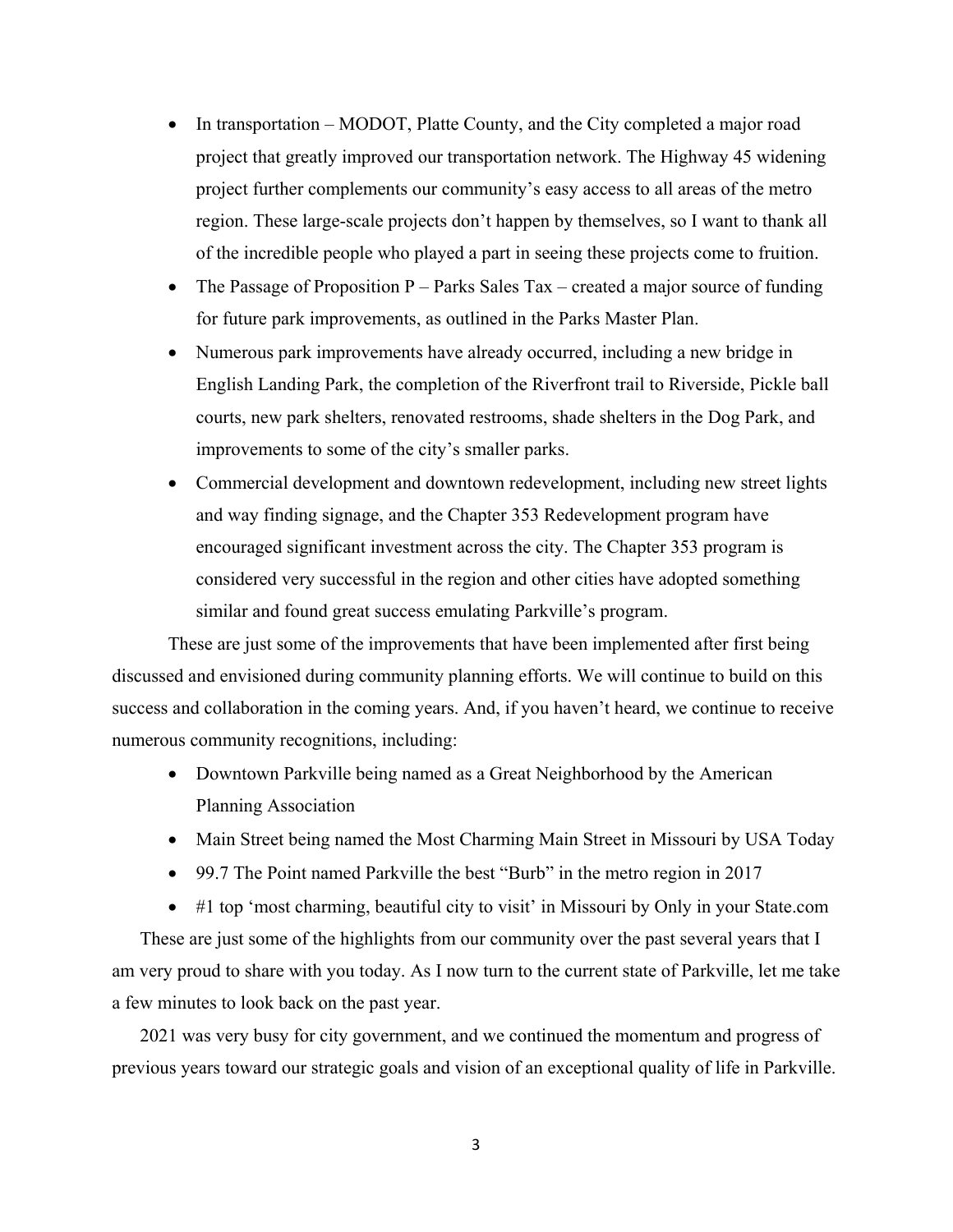We made significant improvements to our parks, streets, sanitary sewer, and storm sewers. This work is part of a long-term strategy to maintain and upgrade the city's infrastructure.

Our Police Department continues to do an outstanding job of community policing and protecting our citizens. Last year, the Board prioritized the recruitment and retention of police officers. Unfortunately, we live in a time where it has been increasingly difficult to attract people to the law enforcement profession. As the department deals with new growth and change in the community, we are committed to giving our Police Department the resources they need.

Our Public Works crews maintain our streets, parks, and other critical infrastructure, and provide our citizens with the strong level of services they desire and deserve. One excellent example of this is the regular, positive comments we receive about our snow removal operations.

Like our Police Department, growth in the community has placed increased demands on staff and resources, and the city must look for ways to increase funding for staffing and services to maintain our current staffing and keep up with inflation at a time when companies are giving raises to employees. If we don't keep pace we will lose our dedicated and extremely competent staff to others.

We also have a great group of professionals working in City Hall. These dedicated public servants ensure the city continues to operate effectively and efficiently. I must admit, we were disappointed last year when voters did not support the Use Tax referendum, as it would have created funding that would help our city government meet our staffing and service needs for police, streets, and public works maintenance. Please know, the city will continue to have a dialogue with our citizens about the importance of these needs, and why additional funding is necessary. We heard you loud and clear in 2021! We will do better to outline some of the infrastructure needs in our community and hope to bring this question back to voters in the future. This could take the form of a use tax or a public safety sales tax, but the goal will always be to create a better Parkville that serves our entire community.

To recap, here are some of the highlights from 2021:

 First, as the Board of Aldermen has done over the past several years, we conducted an annual Strategic Planning Workshop to establish priorities as well as short-and longterm goals for the community. The city's Vision Statement, critical success factors, and action plans sets forth our goals and priorities for the year.

4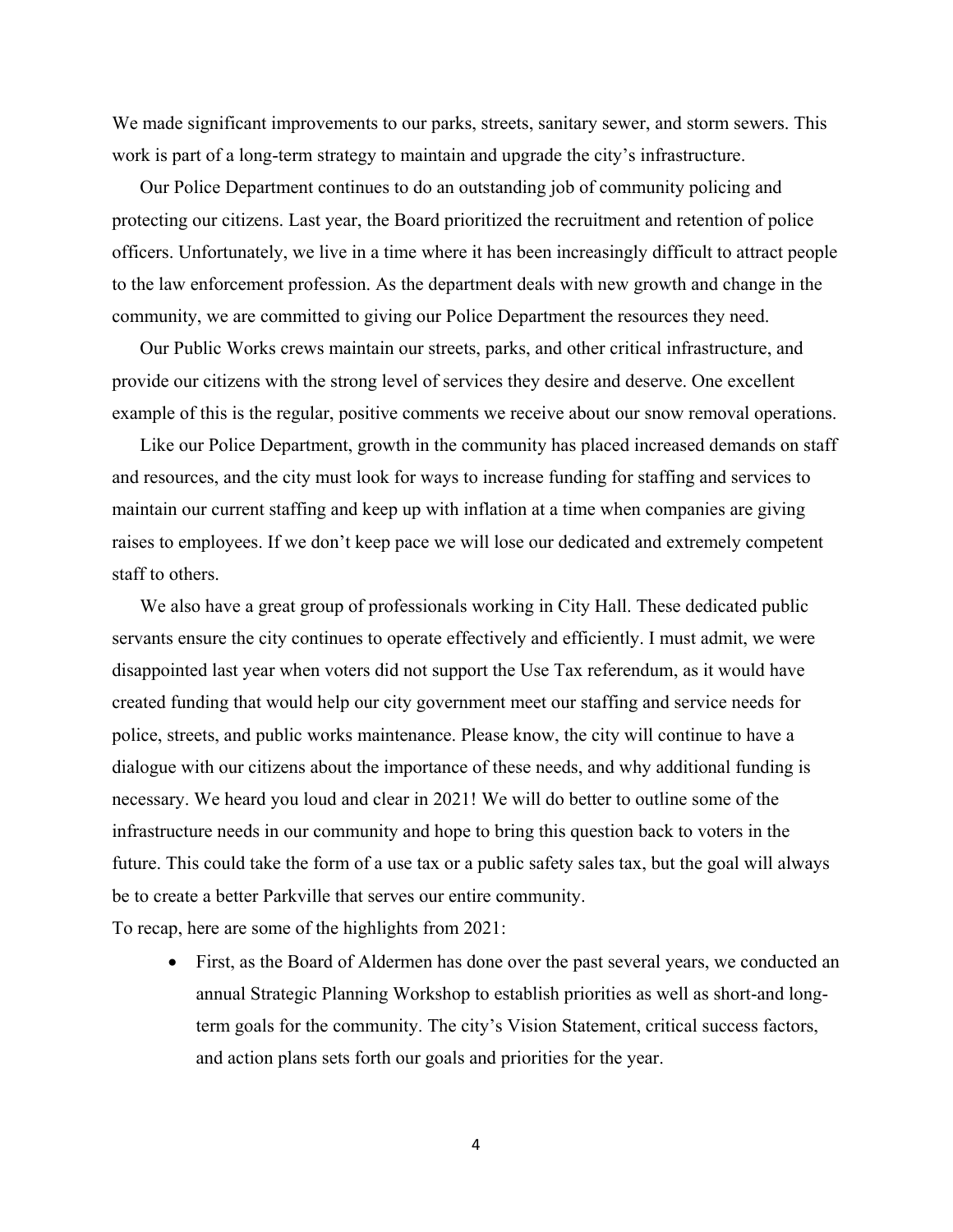- Mayor Johnston initiated the Good Citizen Award Program, recognizing Parkville residents and spotlighting the good deeds of these individuals. The Aldermen, led by the mayor, felt it was important to recognize the important contributions of these individuals and thank them for their outstanding commitment to our community. In 2021, we recognized the following people:
	- Cem Yildirim Volunteer trash pickup Riss Lake/Rt. 9/HWY 45
	- David Windsor Neighborhood trash pickup Riss Lake
	- Dan Day Nature Sanctuary Volunteer
	- Bruce Duffin & Pat Harris Nature Sanctuary Volunteers
	- Ken Parrish, Stacey Slover, Melissa Walsh Parkville Turkey Trot **Organizers**
	- Bianca Miller Park Hill School District Counselor
- Also, one of the important tasks this past year was revising the city's ward map to take into account all of the growth that has occurred since the last census. Parkville has grown by more than 40% since 2010, and continues to grow at a brisk pace. A balanced ward map is important to ensure all parts of the community have equal representation on the Board of Aldermen. We were able to redraw ward boundaries and now have a new Ward that serves the city's portion of Thousand Oaks and all of the new Creekside development out west.
- Another important initiative of the Board this past year was the establishment of the Diversity and Inclusion Commission. The Commission is a standing Commission of the Board, similar to the Planning Commission, and the Community Land and Recreation Board. We are all very excited about the work of this Commission as our community continues to evolve to tell its complete history, and work toward greater equity, inclusion, and diversity for all members of our community.
- In early 2021, we adopted the Parkville 2040 Master Plan. The Plan went through an extensive public engagement process in 2020, and the adoption now provides a vision, framework, and strategy for community growth and improvement over the coming decades.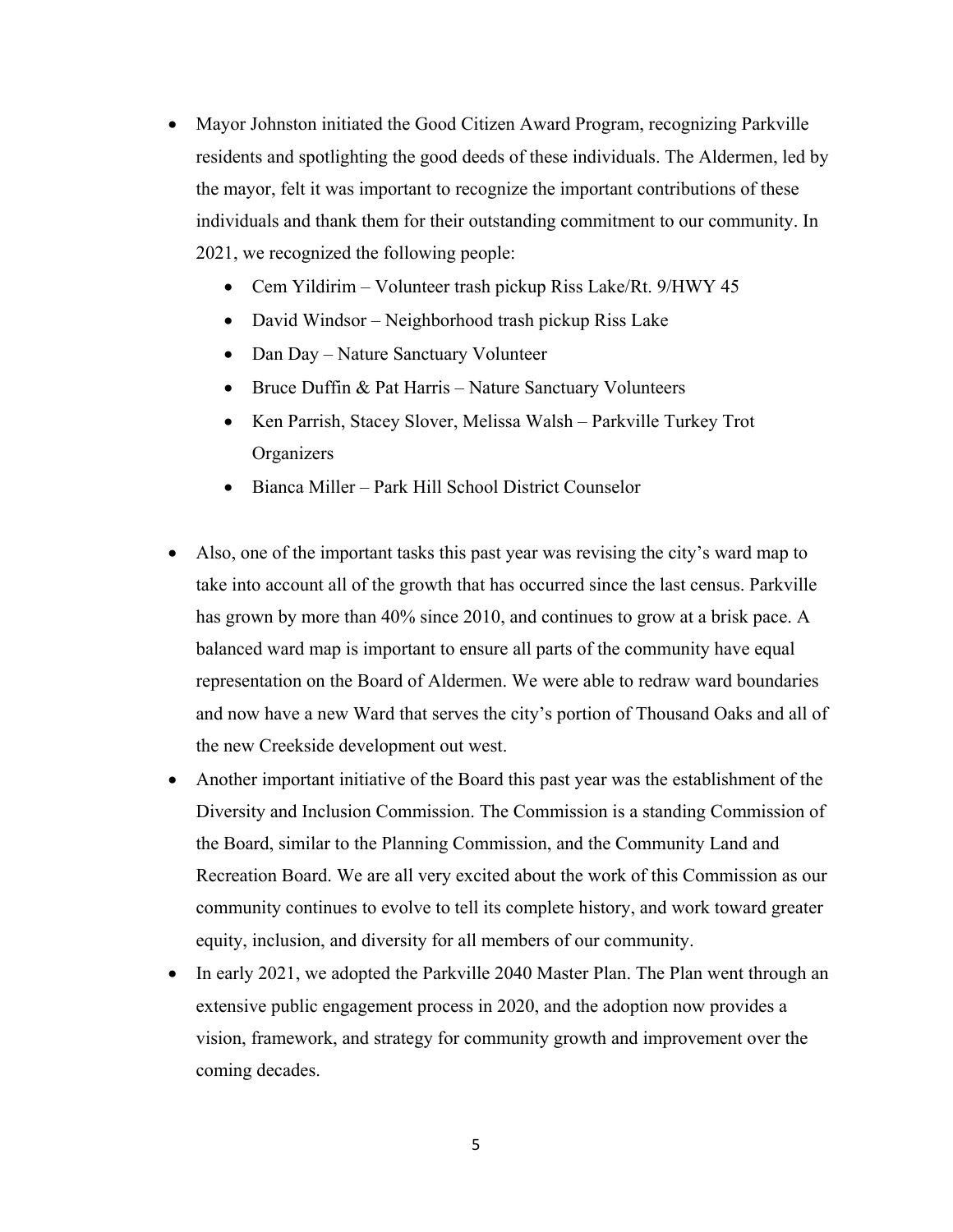- Speaking of development, we again broke records related to building activities. This past year saw the highest number of residential permits issued – 105 single family homes, which smashed the previous record – from 2018 – of 93. We also had 24 new townhome permits issues in 2021. With all of the growth planned in Parkville, this trend is likely to continue in 2022 and beyond.
- Over the past few years, we have spoken a lot about Creekside. This \$380 million mixed use development is rapidly being built out and, in addition to becoming the home of our newest neighborhoods, is becoming an economic engine bringing investment and new families into our community. We welcome all of them! In addition, several new Creekside commercial projects completed and opened over the past year including:
	- $\checkmark$  Burger King
	- $\checkmark$  the Station II Convenience Store
	- $\checkmark$  Johnny's Tavern Restaurant
	- $\checkmark$  Anytime Fitness
	- $\checkmark$  Ten and Two Coffee who just had their ribbon cutting with the Chamber last week!
	- $\checkmark$  There is also a Taco Bell under construction
- The residential areas continue to be built up, and last year the Park Hill School District purchased a tract of land in Creekside for a future school that will help the school district manage the growth of its student population. As I said, there is much more growth to come, yet while we talk about new growth, redevelopment has not and will not be deferred.
- Chapter 353 Downtown Redevelopment program continues to be successful and has spurred investment in downtown properties. Last year the 115 N. Main Street project, that includes the Baker's Table Bakery, PopCulture Gourmet Popcorn and Ice Cream, and Off the Hook BBQ, was completed and opened for business.
- Projects have been approved for 112 Main Street, which will improve the building where Café Des Amis is located, and 207 Main Street which will include a longneeded investment in the building that has been underutilized for many years.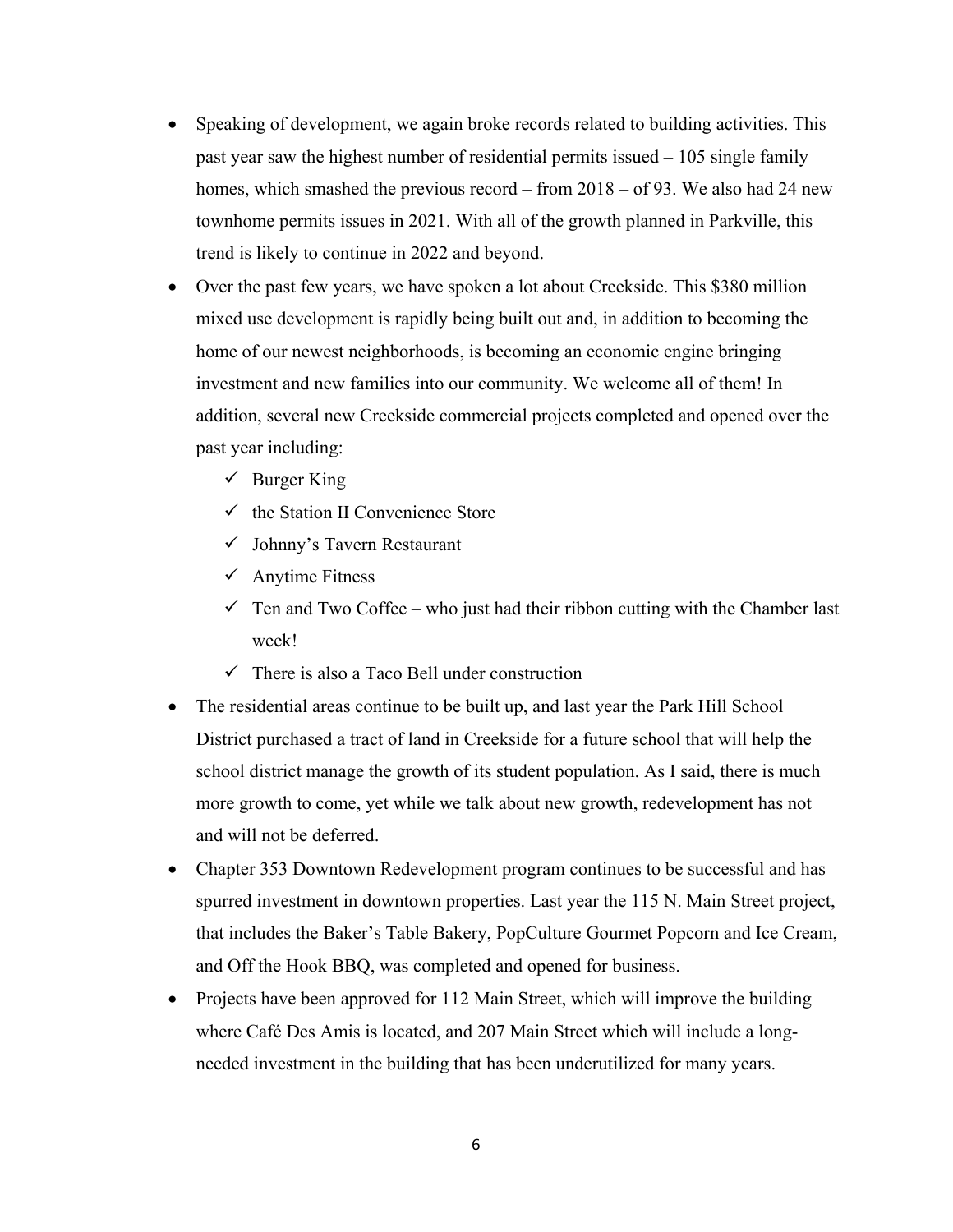- We are well underway on the Route 9 Corridor Project, a multi-phased plan that will transform the entire length of Route 9 from Highway 45 to the Riverside city limits. This plan includes much-improved traffic flows, turn lanes, traffic signals, sidewalks and trails, and a themed streetscape. Last year, the first leg of the project was completed, which included the  $6<sup>th</sup>$  Street project.
- The Proposition P Parks Sales Tax, approved by voters in 2019, continues to provide critical funding for parks projects that are already making a positive impact on our community. Last year's projects included:
	- o Four new pickleball courts in English Landing Park
	- o Completion of a new basketball court in English Landing Park
	- o Completion of Watkins Park Phase One Improvements, including a new shelter, improved sidewalks, landscaping, and erosion control
	- o Completion of new Waddell Bridge lighting in English Landing Park
	- o Design completion for our new entry, locational, and directional signage for the riverfront parks
	- o And, public discussions are ongoing on how to address the need for new amenities and improvements in our parks.

It has been a busy year and many of the seeds planted in past years continue to sprout. I sincerely appreciate the hard work of the Board and City staff in continuing to make strong progress toward accomplishing the goals of our community.

As we embark on 2022, there are many exciting projects planned for the community. I would like to preview some of the things to look forward to:

- First, citizens will see a change at City Hall. The Mayor, myself and 2 members of the Board of Aldermen, who have the longest tenure in city government, are not seeking re-election. Combined with Mayor Johnston's tenure, there is more than 69 years of city experience leaving the board in April.
- We are also seeing a change in the position of City Administrator. Joe Parente retired on March 1<sup>st</sup> and Alexa Barton has come on board as the new City Administrator. Joe and Alexa are both experienced professionals in local government, and we are very fortunate to have had Joe manage our operations for the last 5 years. There is no question that everything Joe has contributed to our City, will be missed. The good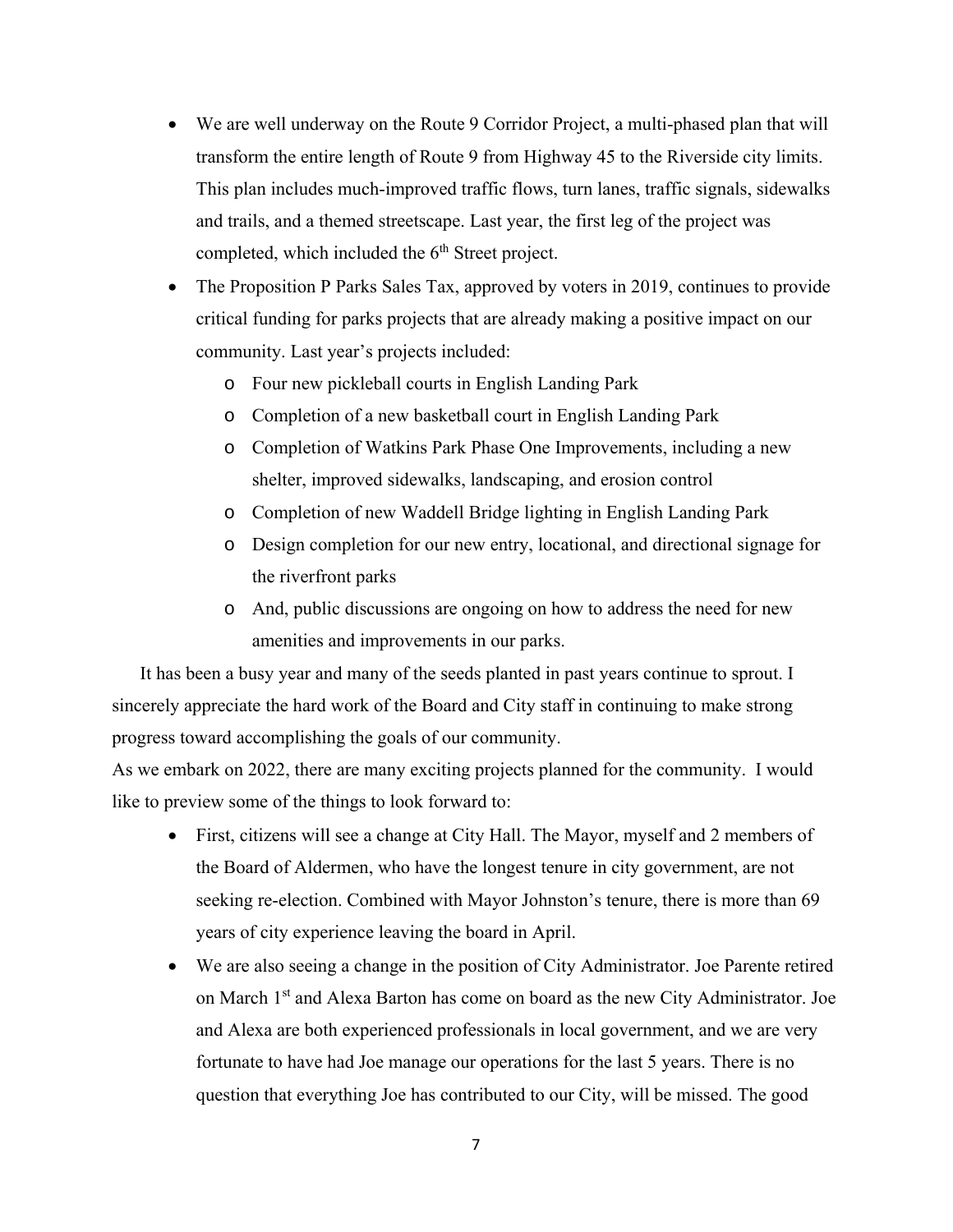news is that we are equally fortunate to have Alexa serve as our next City Administrator. She brings more than 20 years of experience and successful City management with her to City Hall. The staff at City Hall have all been key contributors to much of the progress made in our community over the past many years. They provide steady guidance and solid leadership for our community. We thank them for their service and commitment to the citizens of Parkville.

- By early summer, we will see the completion of the Route 9, 45 Highway to Lakeview Drive Project. We will also initiate the next phase of the project, the section to the south of the  $6<sup>th</sup>$  Street project, through the downtown triangle, to the Fire Station. Grant applications and preliminary design work begin this year, as we hope to secure funding commitments from our state and federal partners.
- More park projects including the completion of Pocket Park Safety Improvements, Watkins Park Phase 2, the improved roundabout landscaping project in English Landing Park, and, hopefully, a plan to address future needs, whether that is for youth sports fields or improved wetlands in the parks, these projects will be sensitive to the needs of the residents and the environment. As all of these park projects evolve, we expect to have a new Park Director help lead these endeavors. This new position should be in place by this summer.
- There are two new fast-food restaurants planned on Highway 45 with a Dairy Queen west of the Phillips 66 Station, a Scooters Coffee in the Commons, and we continue to talk to representatives of Whataburger to come to Highway 45 in Apex Plaza.
- It is expected to be a busy year in Parkville as we see more development and retail growth at Creekside, with a Bubbles Liquor Store, a new Pickle ball themed restaurant, and a new Wells Bank joining the new Taco Bell.
- The Creekside Baseball Park continues to be a major driver of business investment and bringing people into our community. Last year, close to a million people went through the park gates. The first Creekside Hotel is expected to open, with plans for additional hotels to be added in the coming years to accommodate visitors to our community.
- We will also see the completion of the Creekside Town Center buildings off of Brink Meyer Road, with retail, luxury residential, and open space amenities.

8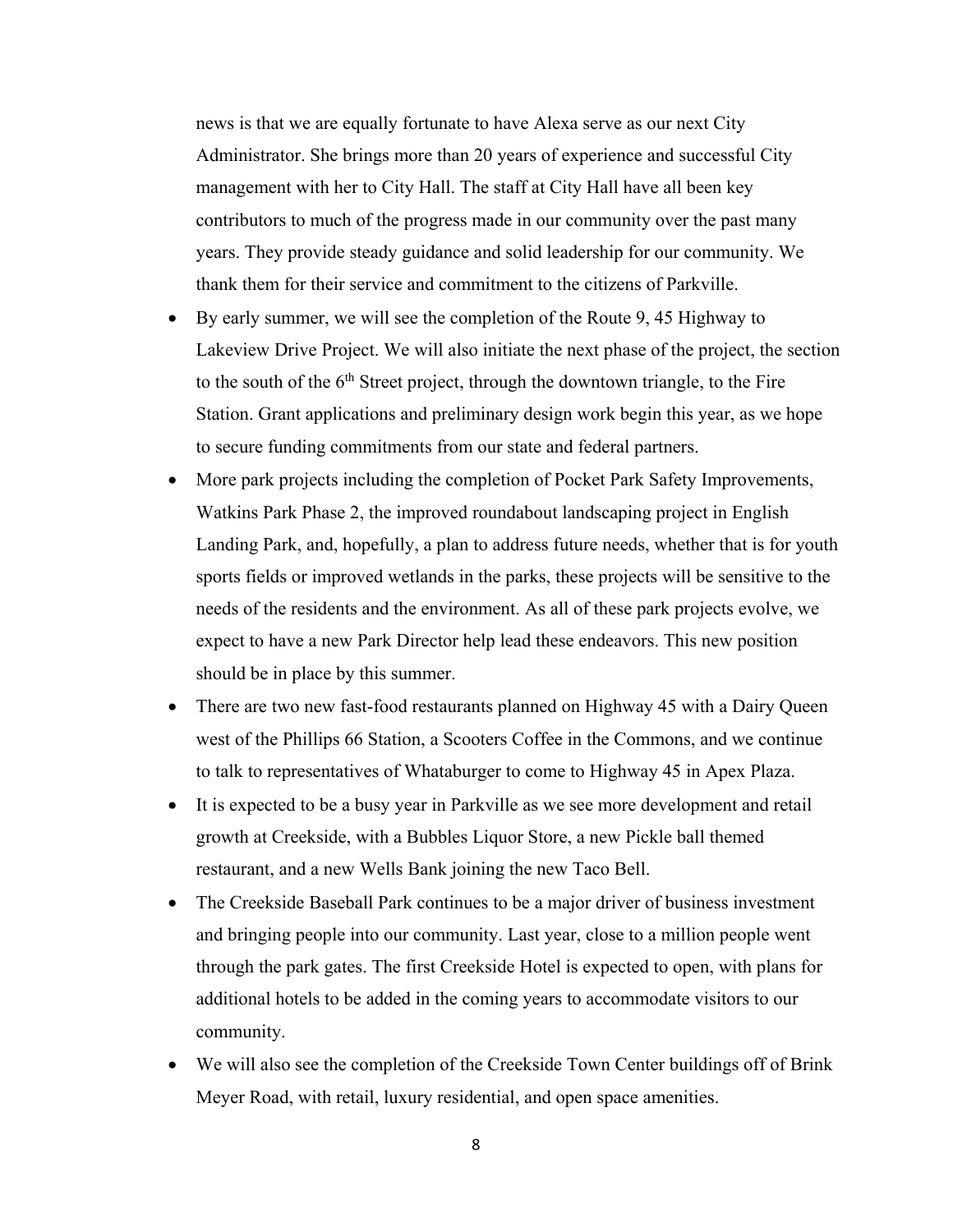- And we are excited about the completion of the Capital Electric headquarters hundreds of jobs based out of the new facility.
- KC Cattle Company's headquarters will be built on Highway 45 and will include a specialty meat and foods retail store, a packaging plant for its distribution business – there are plans for a future restaurant, too!
- We also have new residential developments planned for the community.
	- o The Village on the Green development, along the south side of Highway 45 adjacent to the National's Deuce Golf Course, will fill in undeveloped land with luxury attached and cluster residential units.
	- o The Platte 38 residential development off of Crooked Road will be adjacent to the National, and provide a similar housing product that exists in the Limestone area of the National.
	- o Lastly, The Sanctuary at Riss Lake will offer luxury residential that will include single-family, attached units that are in high demand in our region and our community.

These are just some of the things to look forward to in 2022, and we are excited for the progress to continue! This growth demonstrates what we already know – Parkville is a highly desirable community to live, work, play, eat & shop!

As I conclude this State of the City address, I would like to again say a few words about what makes Parkville great. First and foremost, it is the people of Parkville that make our community such a wonderful community. It is our home and we are proud to live here. We live in outstanding neighborhoods, support our local businesses, and send our children to our wonderful schools. Our residents participate in the community and are part of the fabric that makes Parkville what it is.

Parkville is a beautiful community. We all know about the natural vistas and the bluffs, heavily wooded areas, a charming downtown, a historic University campus, our outstanding parks and nature sanctuaries, and a scenic riverfront. The quality of life is very good here.

Our business community is strong and we will continue to support them. We also thank the many community partners and organizations who share a common goal of making Parkville great.